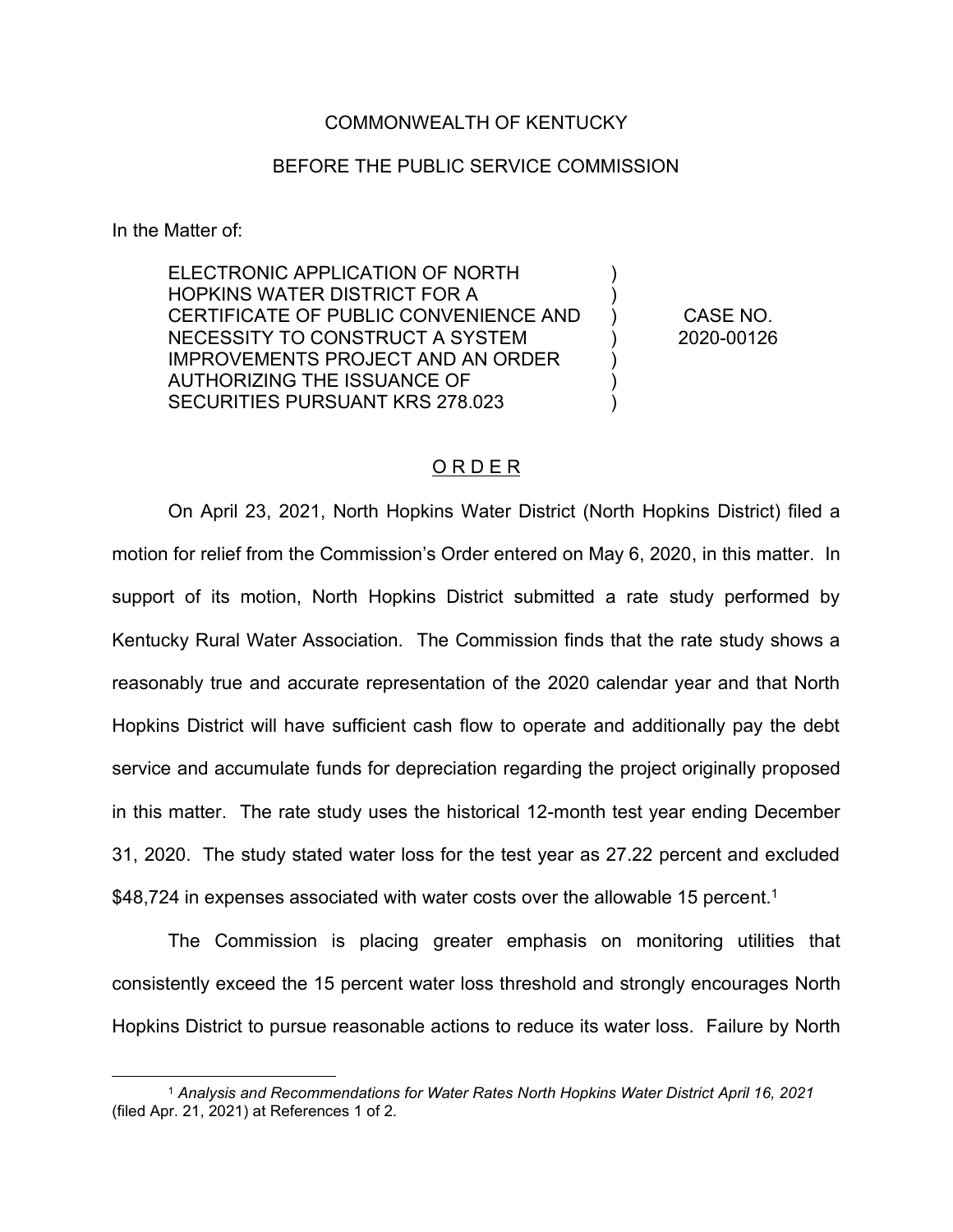Hopkins District to make significant process towards reducing water loss may cause the Commission to pursue additional action with the utility.

Based upon a review of the record, the Commission finds that North Hopkins District should be excused from the requirement to file an alternative rate filing or initiate a general rate case by May 6, 2021, pursuant to Commission's Order entered on May 6, 2020. The Commission finds that North Hopkins District should report the total gallons and percentage of water it purchases from each of its suppliers and at what rate within 12 months of the date of this Order. The Commission also finds that North Hopkins District should adopt a policy to review its rate sufficiency at least every three years.<sup>2</sup>

IT IS THEREFORE ORDERED that:

1. North Hopkins District's motion of April 23, 2021, is granted.

2. North Hopkins District is excused from the requirement to file for an adjustment in its base rates or file an alternative rate filing by May 6, 2021.

3. North Hopkins District shall report 12 months from the date of this Order the total gallons and the percentage of water it purchases from each of its suppliers and the rate it pays for that water.

4. North Hopkins District shall adopt a policy to review its rate sufficiency at least every three years.

5. This case is closed and removed from the Commission's docket.

<sup>2</sup> *See* Case No. 2019-00041, *Electronic Investigation into Excessive Water Loss by Kentucky's Jurisdictional Water Utilities* (Ky. PSC Nov. 22, 2019).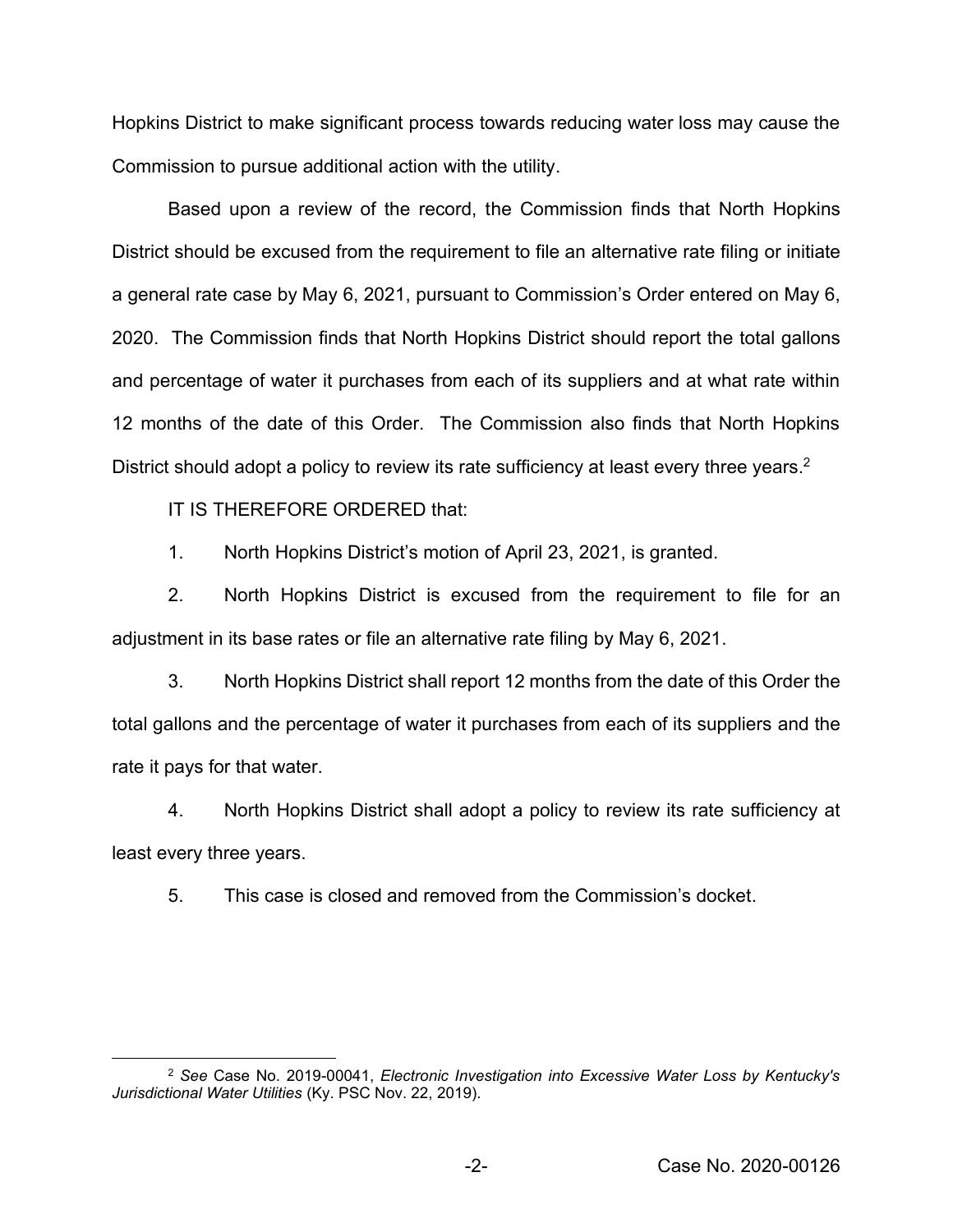By the Commission



ATTEST:

 $\sim$  Sidwell

Executive Director

Case No. 2020-00126